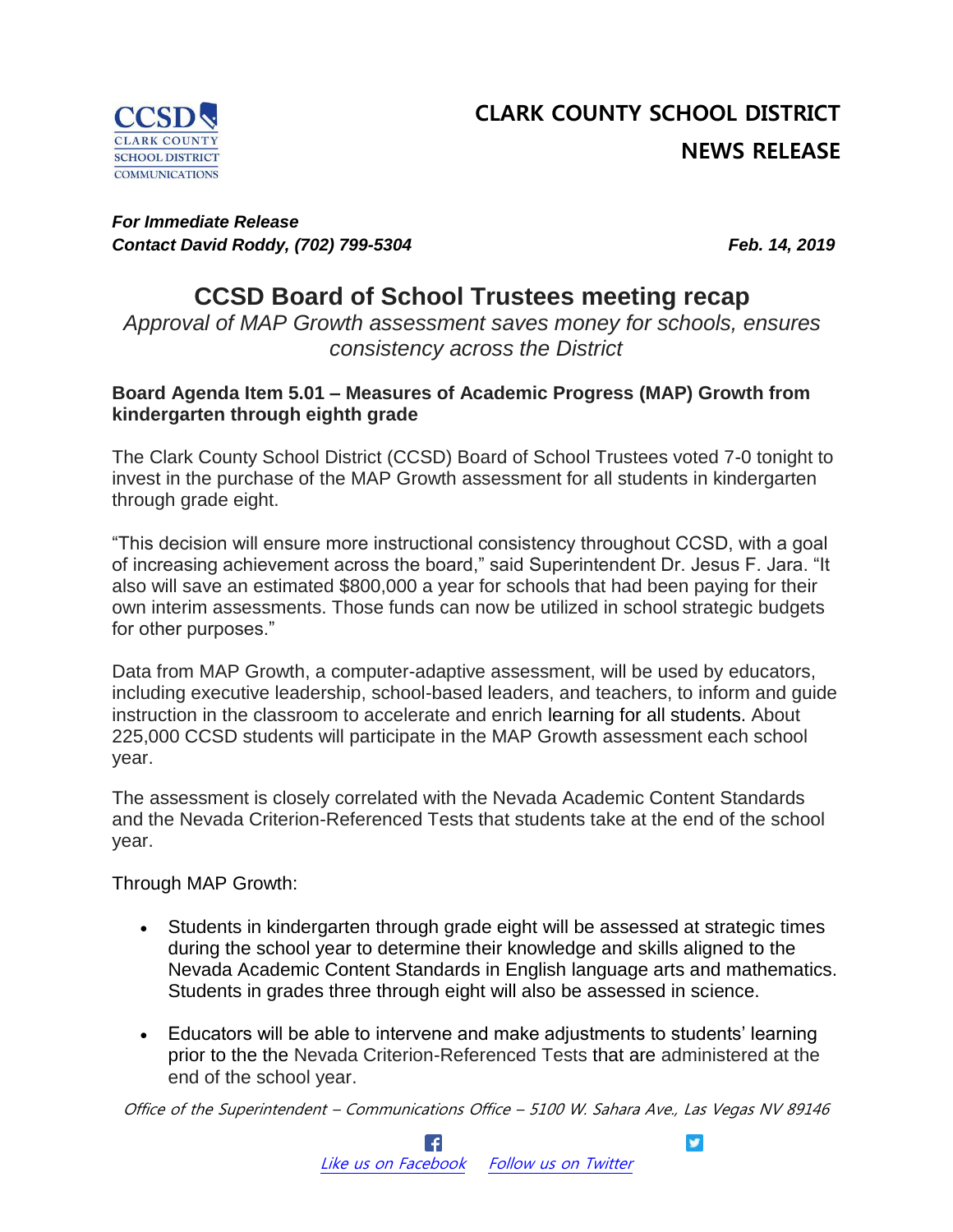

# **CLARK COUNTY SCHOOL DISTRICT NEWS RELEASE**

 Parents/Guardians will have access to more regular, accurate measures focusing on their students' learning and progress.

"Research is clear that great teachers have the biggest impact on student achievement, more than any program or technology-driven solution," Jara said. "A strong relationship with an effective teacher, along with clearly identified learning needs, is the key to great growth for any student. This is why we are partnering with NWEA, a non-profit organization focused on teacher and student growth with the best formative assessments system."

To view the document related to this item, visit this [link.](https://www.boarddocs.com/nv/ccsdlv/Board.nsf/files/B95M2S572FD9/$file/02.14.19%20Ref.%205.01.pdf)

*Frequently Asked Questions pertaining to the MAP can be found at the end of this document.*

#### **Board Agenda Item 5.04 – MOU between CCSD and Clark County regarding the Open Schedule – Open Doors agreement**

By a 6-1 vote, the Board of School Trustees gave approval to start negotiations to expand county and community access to CCSD properties and facilities. This pilot program would update the existing Open Schools – Open Doors agreement at multiple school sites based on the individual needs of each site.

Jara said he plans to start the pilot with five schools and determine which areas of the schools could be opened during non-school hours, from sunrise to sunset.

Trustees agreed to move forward with the pilot program as long as affected principals have input on the individual school agreements.

"The key word here is 'pilot' as the involvement of the principals is going to be critical," said Jara.

The Board will next review individual agreements for each participating school, which will take into account their specific facilities, as well as the needs of the community.

To view the document related to this item, visit this [link.](https://www.boarddocs.com/nv/ccsdlv/Board.nsf/files/B95LPZ5641C0/$file/02.14.19%20Ref.%205.04.pdf)

#### **Measures of Academic Progress Growth Frequently Asked Questions**

Office of the Superintendent – Communications Office – 5100 W. Sahara Ave., Las Vegas NV 89146

 $\bullet$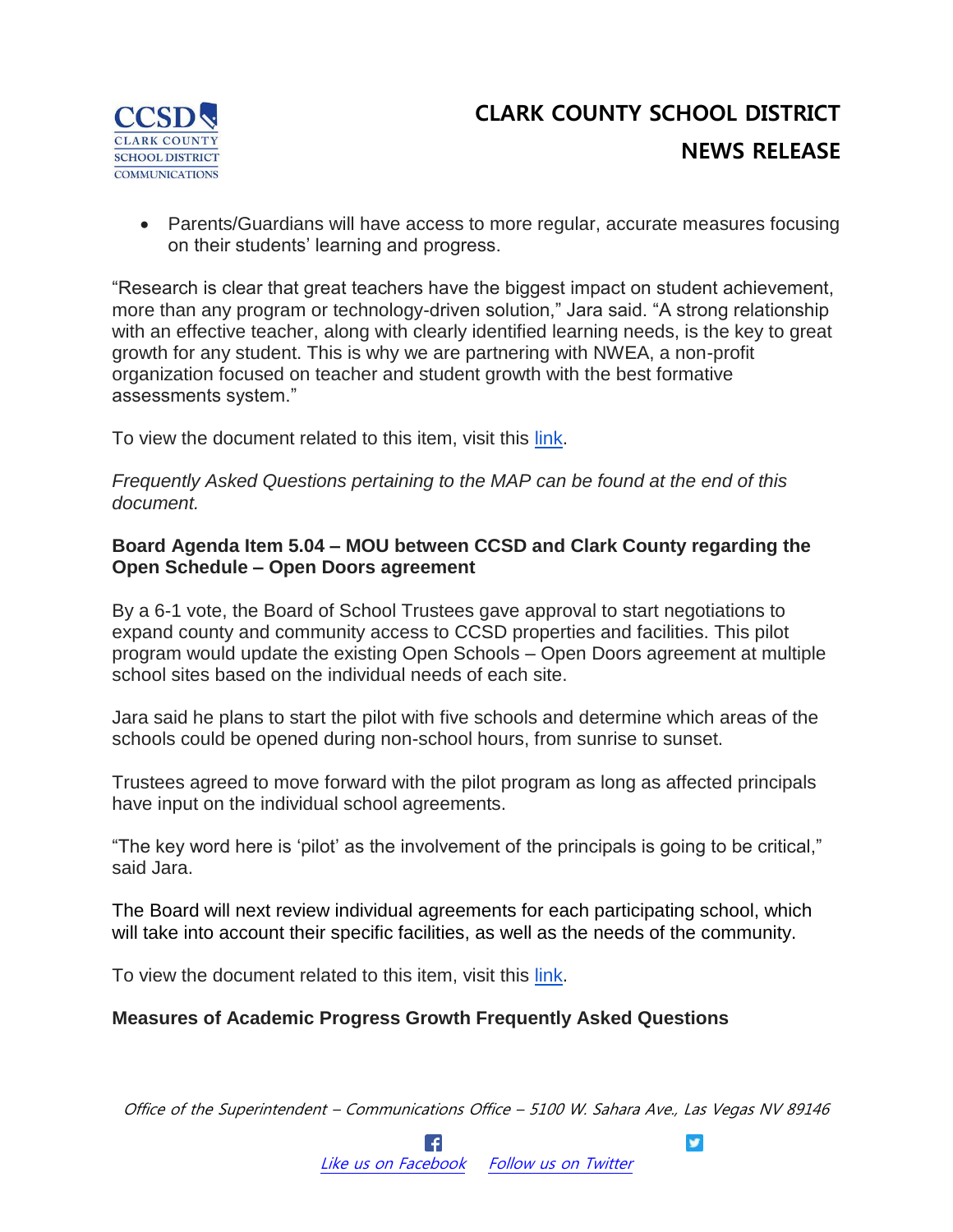# **CLARK COUNTY SCHOOL DISTRICT**



## **NEWS RELEASE**

#### **1. What is Measures of Academic Progress (MAP) Growth?**

MAP Growth is a computer-adaptive test in which every student receives a unique set of test items based on his/her responses to previous test items. As the student correctly answers test items, the test items become more complex. If a student incorrectly answers test items, the test items become less complex.

#### **2. What is the purpose of MAP Growth?**

The purpose of the MAP Growth assessment is to determine what each student knows and is ready to learn aligned to the Nevada Academic Content Standards (NVACS) in reading, mathematics, and science. MAP Growth also tracks each student's growth over time.

#### **3. How often are students assessed on MAP Growth?**

Students will be assessed in reading, mathematics, and science in the fall, winter, and spring during designated assessment windows.

#### **4. How long does it take an individual student to take MAP Growth?**

Most students take less than an hour to complete MAP Growth; however, MAP Growth is not a timed assessment, and students may take as much time as they need to complete the assessment.

#### **5. Is MAP Growth a "high-stakes" test?**

No, MAP Growth is not a "high-stakes" test. MAP Growth is a formative assessment that provides timely feedback to teachers and administrators to guide and inform instruction to develop and implement lesson plans at the appropriate levels to provide supports for all students to master grade-level skills and concepts.

#### **6. What information is assessed with MAP Growth?**

MAP Growth assesses every student's knowledge of the Nevada Academic Content Standards in reading, mathematics, and science, which aligns with Nevada's end-of-the-year assessments.

**7. How well do MAP Growth scores align to the results on Nevada's Criterion-Referenced Tests, administered at the end of the school year?** MAP Growth scores are strongly linked to proficiency on Nevada's Criterion-Referenced Tests, with accuracy range rates between 0.83 and 0.89 across tested grades and content areas.

Office of the Superintendent – Communications Office – 5100 W. Sahara Ave., Las Vegas NV 89146

y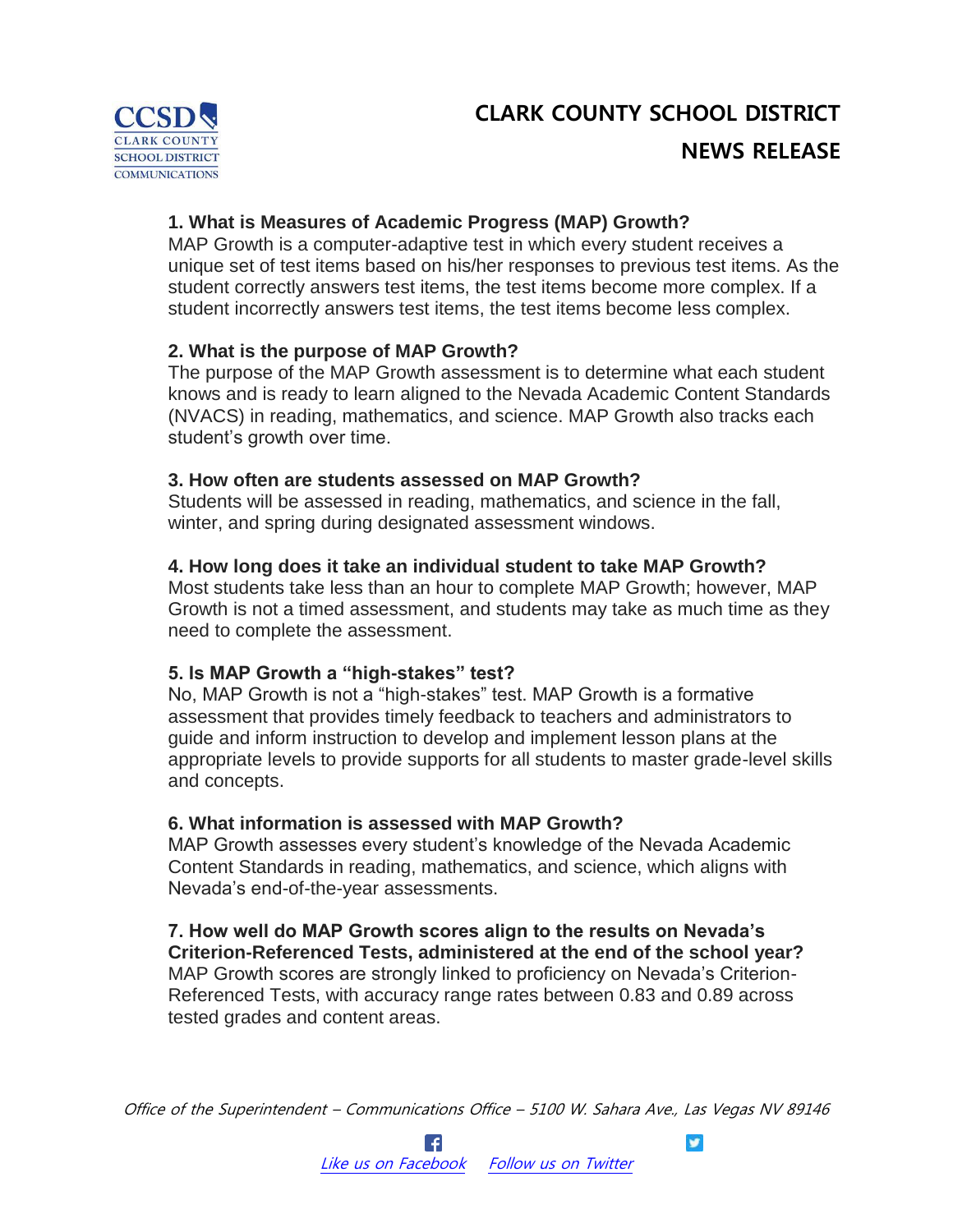# **CLARK COUNTY SCHOOL DISTRICT COMMUNICATIONS**

# **CLARK COUNTY SCHOOL DISTRICT NEWS RELEASE**

## **8. How do schools and teachers use MAP Growth scores?**

NWEA provides different reports to assist teachers in using MAP Growth data. Data reports provide both whole classroom data and individual student data. Students with similar MAP Growth scores are generally ready for instruction in similar skills and concepts. MAP Growth also provides data around the typical growth for students who are in the same grade and have the same starting achievement levels. This data is often used to help students set goals and understand what they need to learn to achieve their goals. Principals can also use the scores to analyze students' performance and progress within classrooms, grade levels, and the school.

### **9. What is a "RIT" score?**

When students complete the MAP Growth assessment, the student receives a number called a Rasch Unit (RIT) score for each area of the assessment. This score represents the student's achievement level at any given moment and helps measure the student's academic growth over time. The RIT scale is a stable scale, like feet and inches, that accurately measures student performance, regardless of age, grades, or grade level. This data provides educators with critical information on what learning should come next for each student.

### **10. How is MAP Growth going to help improve District supports for schools?**

The District will have a comprehensive, consistent, formative assessment system in reading, mathematics, and science to make informed decisions at the District level. Leadership will be able to focus on systems and structures to promote high-quality, standards-based instruction for all students.

### **11. What supports will elementary and middle school teachers and administrators receive to implement MAP Growth?**

Beginning in the spring of 2019, and throughout the 2019-2020 school year and beyond, teachers, learning strategists, administrators, and District leaders will participate in professional learning focusing on the balanced assessment system, assessment administration, data and reports, goal setting, differentiated instruction, and long-range planning to support a successful implementation on MAP Growth.

#### **12. Are there supports available for parents/guardians to better understand the MAP Growth assessments?**

Resources for parents/guardians, including sample test items, can be accessed through the Parent Toolkit located at [https://www.nwea.org/parent-toolkit/.](https://www.nwea.org/parent-toolkit/)

Office of the Superintendent – Communications Office – 5100 W. Sahara Ave., Las Vegas NV 89146

y